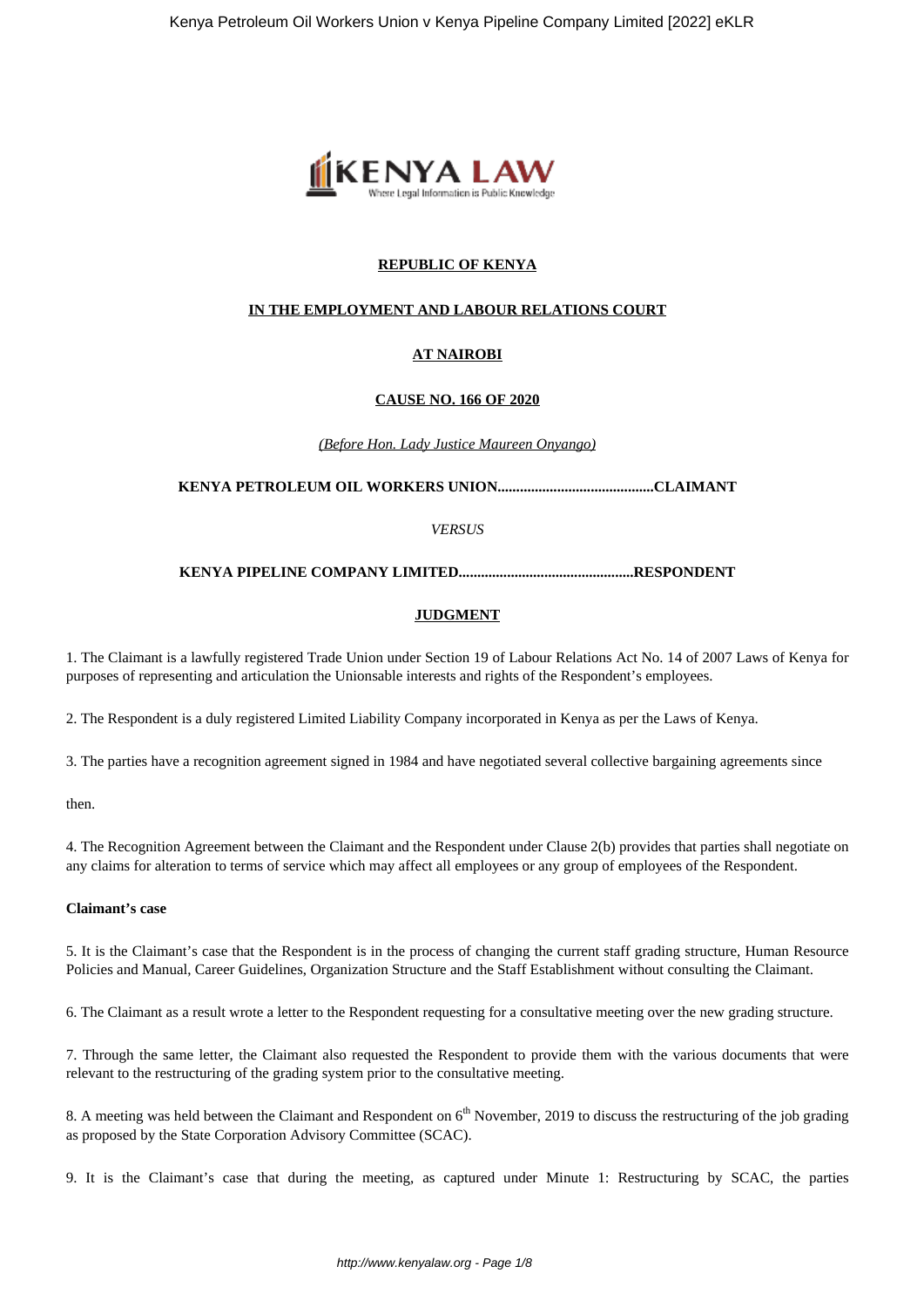**ONLY** discussed the **condensing of the job groups** whereby instead of the 16 grades, the revised structure provided for 12 grades. Since the condensed job grades would have some effect on the current unionisable Job Groups covered in the  $1<sup>st</sup>$  July, 2017 – 30<sup>th</sup> June 2021 Collective Bargaining Agreement, the parties were to prepare and sign an addendum to the Collective Bargaining Agreement on the specific change.

10. An addendum to the 1<sup>st</sup> July, 2017- 30<sup>th</sup> June, 2021 Collective Bargaining Agreement was signed by the parties on 6<sup>th</sup> February, 2020 giving effect to the how Respondent's job grades. The Respondent informed the Claimant that the unionisable staff memberships would not be affected in any way and the revisions of the job groups was not to automatically translate to a change of remuneration. The parties further agreed to conduct a joint sensitization of the reviewed grading structure so as to ensure buy-in from all the stakeholders.

11. It is the Claimant's averment that Despite the agreement by parties to do consultation before any implementation the Respondent issued a memo to its staff dated  $26<sup>th</sup>$  November, 2019 under the subject: Board Approval to adopt State Corporation Advisory Committee Approved Human Resource Instruments for Implementation that outline what the Human Resource Instrument entailed. The above internal memo introduced new aspects that were not discussed during the Consultative meeting between the Respondent Management and the Claimant.

12. The memo highlighted the various changes arising from the State Corporation Advisory Committee Human Resource Instruments. The changes were to be effected on: **Organization Structure, Staff Grading Structure, Career Guidelines, Human Resource Policies & Procedures Manual and Establishment.**

13. It is the Claimant's case that it was not consulted on the chances introduced in the Memo except the staff grading structure. That through a letter dated  $4<sup>th</sup>$  December, 2019 the Claimant protested the adoption and implementation of the State Corporation Advisory Committee Human Resource Instruments.

14. It is the Claimant's case that at a meeting held on 17<sup>th</sup> December, 2019 between the Claimant, the Respondent and the SCAC it was agreed to temporarily halt the implementation of the changes until 30<sup>th</sup> January, 2020 to allow for further consultation and sensitization before implementation.

15. That in total disregard of the agreement, the Respondent through an internal notice dated 15<sup>th</sup> January, 2020 advertised vacant positions in Operations Department KPC Grades 4-11 based on the establishment which was yet to be agreed upon.

16. The Claimant on 30<sup>th</sup> January, 2020 requested for the extension of the status quo that provided for temporarily halting of the New Human Resource Instruments proposed for implementation up to 30<sup>th</sup> January, 2020 since the conditions agreed on had not been met.

17. The Respondent however ignored the Claimant and conducted interviews for the advertised posts.

18. The Claimant raised fundamental concerns from their unionisable members with the Respondent through a letter dated  $29<sup>th</sup>$ February, 2020 during sensitization process. As a result of the concerns raised during the sensitization, the Claimant wrote a memo to all its unionisable members at Kenya Pipeline Company Limited instructing them among other things not to append their signatures and/or any form of assent on to letters that were being circulated by the Respondent.

19. While the Claimant was still in the process of conducting sensitization, the Respondent proceeded to issue individual letters of the alleged changes while inviting other unionisable members for interviews.

20. It is the Claimant's position that the restructuring is being done in bad faith with the aim of denying the Respondent's employees the right to form, join or participate in the activities and programmes of the trade Union. That despite being graded as managerial employees, the role performed/assigned to the employees as per the restructured grading system does not entail any managerial functions that is: supervise, appraise and enforce discipline.

21. In the Memorandum of Claim dated  $3<sup>rd</sup>$  April, 2020 the Claimant seeks the following remedies: -

*a) Determination that the Respondent actions infringe on the Claimant's Constitutional Right to Fair Labour Practices.*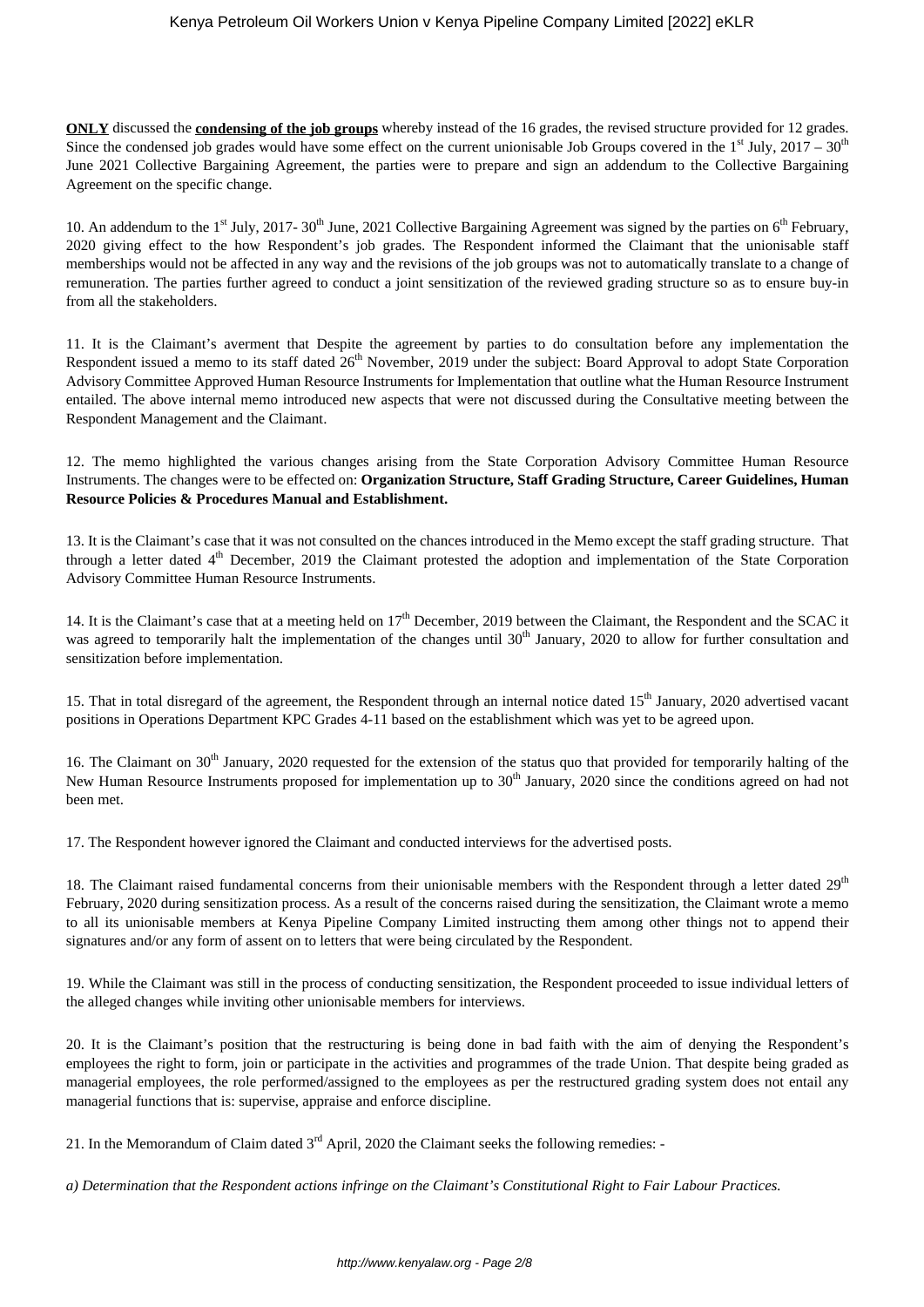*b) Permanent Order restraining the Respondent from unprocedurally and irregularly restructuring the Claimant members grading system without the prior notification, consultation and approval of the Claimant.*

*c) Order compelling the Respondent to consult the Claimant before implementing the State Corporation Advisory Committee Human Resource Instruments.*

*d) Order that the approved State Corporation Advisory Committee Human Resource Instruments shall not affect the current Collective Bargaining Agreement (2017-2021) and any other subsequent Collective Bargaining Agreement to the detriment of the Union members.*

*e) A declaratory order that ALL the employees of the Respondent save for the Managing Director have a right to join the membership of the Claimant.*

*f) An Order as to cost of the application".*

22. Together with the claim, the Claimant filed an application seeking the following orders:-

*(1) THAT this Application be certified as urgent and heard ex-parte in the first instance.*

*(2) THAT the service of this Application upon the Respondent herein be dispensed with at the first instance.*

*(3) THAT pending hearing and determination of this suit, the Honourable Court be pleased to issue an order restraining the Respondent whether by themselves or their representatives, servants, agents, and/or assigns from restructuring its staff grading structure, Human Resource policies and Manual Career guidelines, Organization structure and the Staff establishment.*

*(4) THAI pending hearing and determination of this suit, the Honourable Court be pleased to issue an order that the State Corporation Advisory Committee Human Resource Instruments shall not affect the current Collective Bargaining Agreement (2017-2021) between the Respondent and the Claimant.*

*(5) THAT pending the hearing and determination of this suit a mandatory order of do issue compelling the Respondent whether by themselves or their representatives, servants, agents, and/or assigns to stop the process of implementing the State Corporation Advisory Committee Human Resource Instruments.*

*(6) THAT the Honourable Court be pleased to issue an order compelling the Respondent to produce/ provide the Claimant with the documents in the Notice to Produce attached herein.*

*(7) THAT this Honourable Court be pleased to grant such other or further orders as it may deem fit to grant.*

*(8) THAT costs of this Application and suit be met by the Respondent.*

23. The application was heard ex parte on  $15<sup>th</sup>$  April, 2020 and the following orders granted:-

*(i) "THAT pending hearing and determination of this suit, an order is hereby issued restraining the Respondent whether by themselves or their representatives, servants, agents, and/or assigns from restructuring its staff grading structure, Human Resource policies and Manual, Career guidelines, Organization Structure and the Staff establishment.*

*(ii) THAT hearing on 14th May 2020".*

24. The Respondent filed a response to the claim dated  $26<sup>th</sup>$  June 2021 in which it denies the averments in the Claim.

25. In the response the Respondent states that the Human Resource Policy Guidelines was a government driven process by the SCAC whose aim was to re-align all human resource instruments in the public service hence no consultation process was required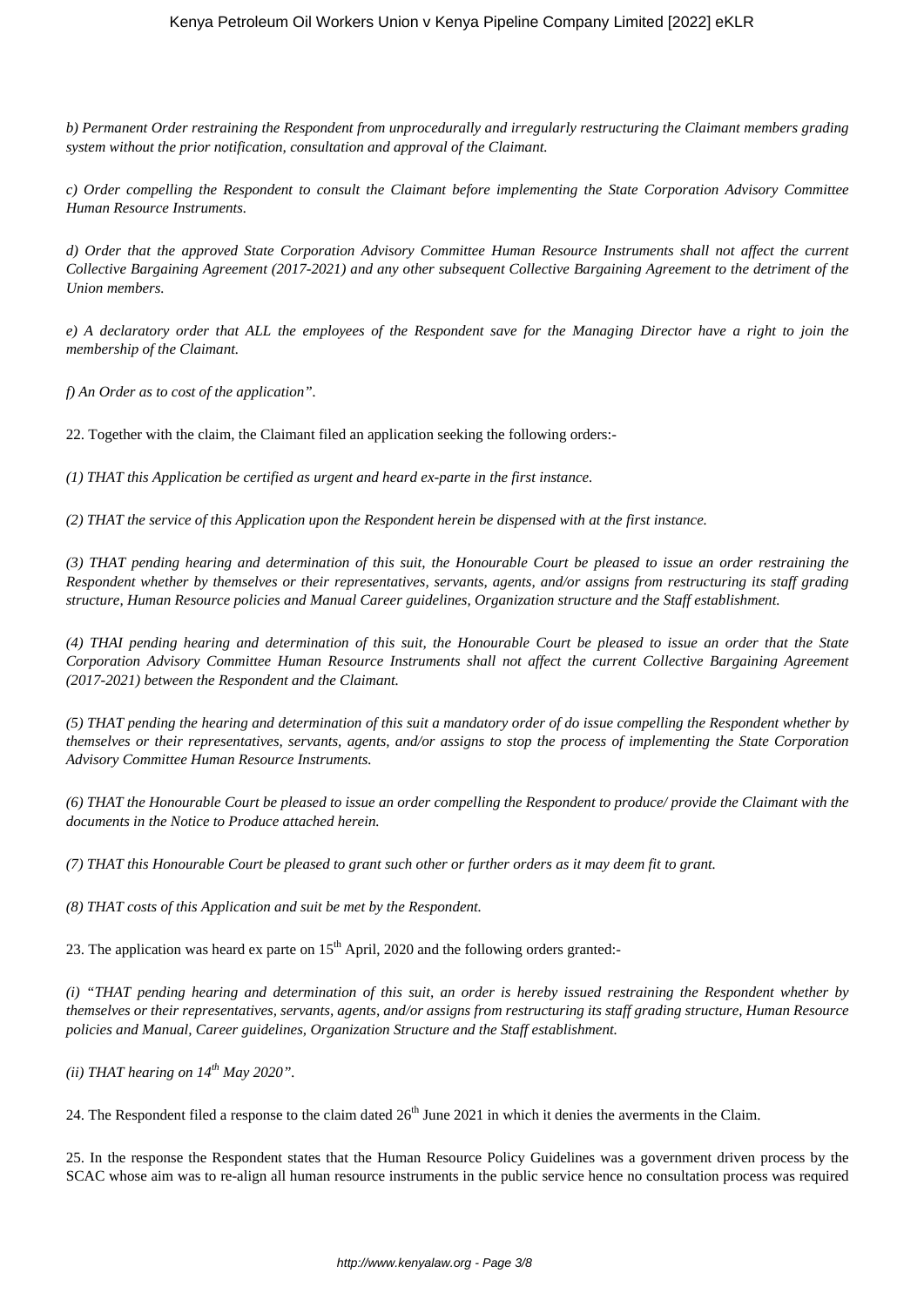initially in formulating the guidelines. The Respondent states that upon receipt of the confirmed SCAC Human Resource Instruments from the Ministry of Petroleum and Mining, the Respondent consulted with the Claimant on terms of the SCAC Human Resource instruments to ensure fairness of the implementation process.

26. The Respondent states that the internal memo impugned by the Claimant was released based on a meeting that was held on 5<sup>th</sup> November, 2019, a day before the meeting with the Claimant was held. It was therefore not possible for the issues discussed in the meeting on  $6<sup>th</sup>$  November, 2019 to be included in the said memo. It is the Respondent's position that it agreed to temporarily halt the implementation to allow for further consultation, retreat and sensitization before adoption. That by letter dated  $16<sup>th</sup>$  January, 2020 the Claimant informed the Respondent that it was not opposed to filling of vacancies in Operations Departments which was overdue.

27. The Respondent avers that after consultations were held between Operations and Maintenance, Infrastructure, Strategy, Human Resource and Administration Divisions, the concerns raised were reviewed and it was established that the ongoing recruitment process was fair.

28. The Respondent states that a soft copy of the Human Resource Instruments was shared with the General Secretary of the Claimant. A soft copy of the instruments was also uploaded on the ISO document which is easily accessed by all employees of the Respondent.

29. The Respondent prays that the claim be dismissed with costs.

30. The suit was disposed of by way of written submissions.

#### **Analysis and Determination**

- 31. In its submissions, the Claimant set out the following issues for determination: -
- i. Whether the Respondent consulted the Claimant before varying and adopting the Human Resource Instruments;
- ii. Whether the revised Human Resource Instruments changes the terms and conditions of service for unionisable staff;
- iii. Whether the injunctive orders sought herein by the Claimant/Applicant can issue.
- 32. The Respondent adopted the issues for determination as raised by the Claimant.
- 33. The Court will adopt the issues as raised by the parties.

#### **(i) Whether the Respondent consulted the Claimant before varying and adopting the Human Resource Instruments**

34. It is common ground that the Respondent and the Claimant have a recognition agreement and have negotiated several collective bargaining agreements, the last one covering the period 2017 – 2021.

35. It is further common ground that the Respondent, being a state corporation, is subject to supervision by the state Corporations Advisory Committee (SCAC) as provided under the State Corporations Act. It is further common ground that by letter dated  $15<sup>th</sup>$ May 2017, SCAC directed all State Corporations to submit for its approval the following Human Resource Instruments by 31<sup>st</sup> August, 2017: -

*i) The Organization Structure* 

- *ii) Staff Grading and Establishment*
- *iii) Career Guidelines*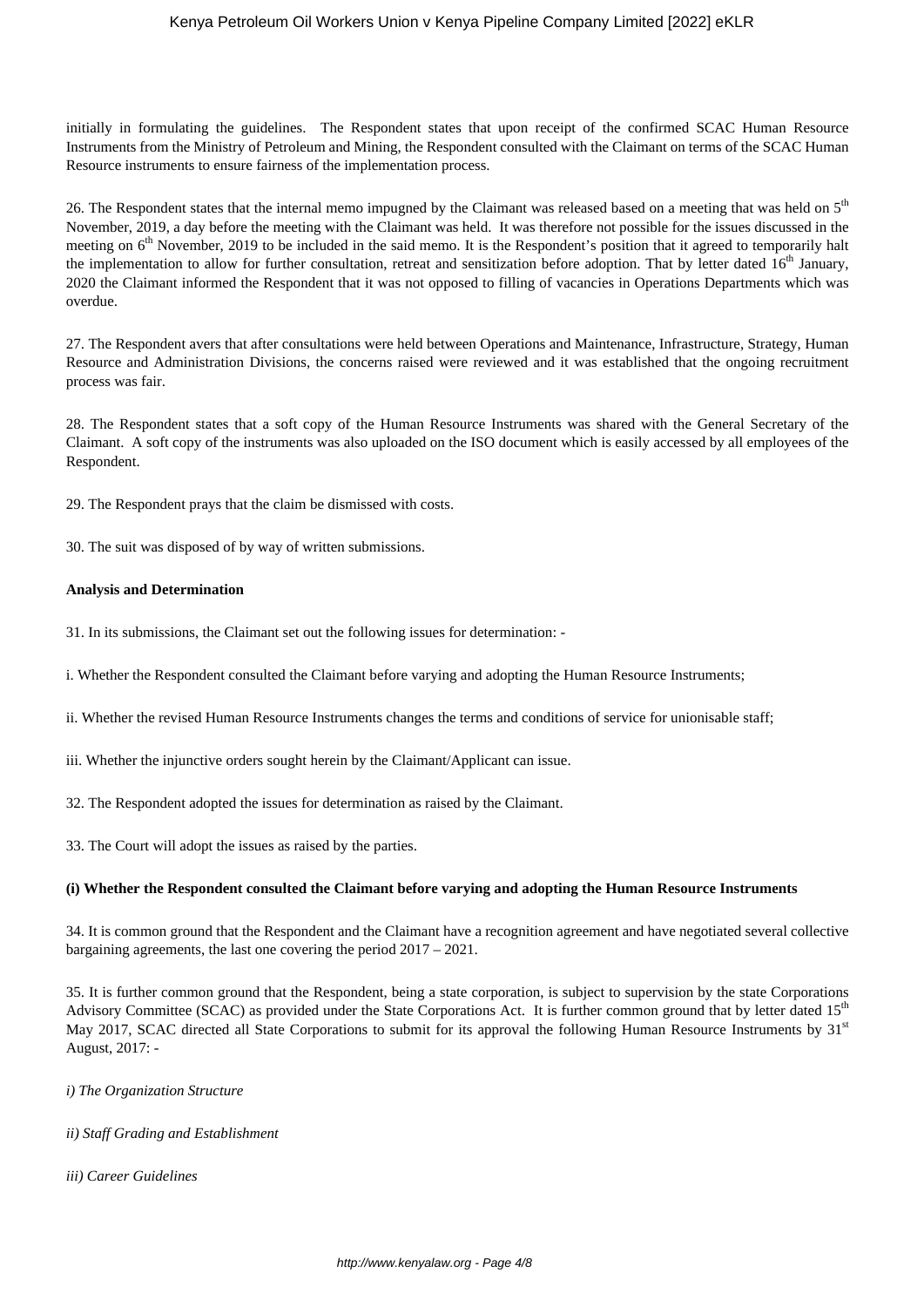## *iv) Human Resource Policy and Procedures Manual*

36. The Respondent complied and by letter dated  $24<sup>th</sup>$  June, 2019, SCAC wrote to the Respondent communicating its approval for implementation of the said Human Resource Instruments which were thereafter submitted to the Respondent's board for approval before implementation. The board approved the instruments at its special meeting held on 5<sup>th</sup> November, 2019.

37. By memo dated 26<sup>th</sup> November, 2019 the Respondent communicated to its staff the approval of the instruments by the Board and outlined in the memo the changes that had been approved. The memo informed staff of the intention to carry out sensitization on the changes to enable all staff and related stakeholders to be aligned to the changes.

38. The memo further informed staff of the intention to fill vacant positions in the approved establishment through internal advertisements. The Memo specifically states that its purpose was to "*appraise staff on the latest developments on the copy awaited SCAC reviewed documents together with related developments on the same."* It urged staff to be patient and apply themselves diligently as the organization went through the realignment phase.

39. By letter dated 4<sup>th</sup> December, 2019 the Claimant protested over the adoption and implementation of SCAC Human Resource Instruments on grounds that the Claimant was not consulted as agreed at a meeting held on 6<sup>th</sup> November 2019. The Claimant demanded a consultative meeting not later than  $16<sup>th</sup>$  December 2019.

40. The Respondent yielded and a meeting was held on  $17<sup>th</sup>$  December 2019. Of relevance are minute 1 and 3 of the meeting which are reproduced below: -

*"Min. 1: The GS' reiterated that whereas they were not opposed to the changes proposed in the HR instruments, the Union was concerned that they would affect the existing Recognition Agreement (RA) as well as the Collective Bargaining Agreement (CBA) currently in force between parties.*

*Following the concern, the parties agreed that an addendum shall be prepared proposing the amendments in the RA and CBA that would be affected by the changes arising from the implementation of HR instruments on or before 30th January, 2020.*

## *Min. 3: Review of Tariffs*

*Although the issue of tariffs was discussed in the meeting held on 6th November, 2019, it arose again where the Union sought to know the progress the Company had made following the appeal it had lodged with EPRA.*

*In his response the Ag. MD reiterated his earlier remarks that RPC appealed the decision to EPRA citing areas of dissatisfaction and oversights in the model used to determine the new tariffs. He added that EPRA was expected to give a feedback by 13th December, 2019 to the Company but as at the date of the meeting no communication had been received on the same".*

41. On 15<sup>th</sup> January, 2020 the Respondent internally advertised for vacant posts in Operations Department: KPC Grade 4-11 based on approved establishment. The Claimant swiftly protested the advertisement by its letter dated 16<sup>th</sup> January 2020 which is reproduced below: -

## *"RE: PROTEST OVER IMPLEMENTATION OF RESTRUCTURED HR INSTRUMENTS:*

*The above subject matter refers: -*

*It was a common consensus reduced into minutes of our last consultative meeting on 17<sup>11</sup> December, 2019 that the New HR Instruments proposed for implementation be halted temporarily up to 30th January, 2020 to allow for further consultations, Retreat and sensitization before adoption; however, we are currently informed that you have gone ahead and rolled out vacancy advertisement base on the said suspended structure via List E; Ref: HR/AD/5/1 dated 15th January, 2020.*

*We are not opposed to filling vacancies in operations department which is long overdue neither do we have a problem with internal employment, however the purpose for declaring status quo in the HR structure was to allow parties discuss, conceptualize*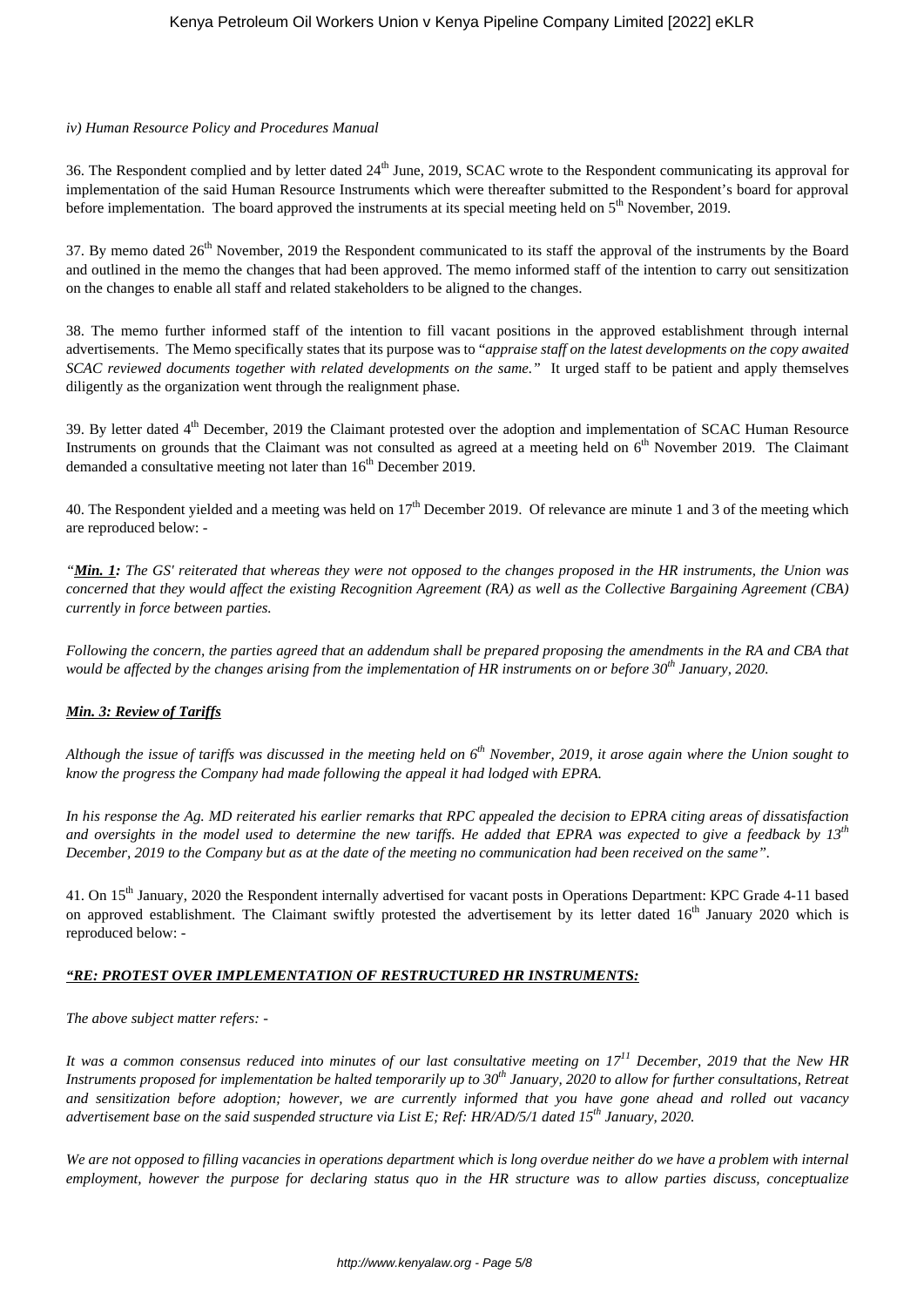*incorporate the proposed change into the current CBA 2017-2021.*

*As it is now, we read a lot of malice in your communication which is unprocedurally enticing and influencing our members to decamp Union to higher grade currently falling in Managerial Cadres but should ordinarily be Unionisable.*

*We demand that you immediately suspend and or withdraw the said circular advert to allow for urgent incorporation of the effects of SCAC's proposed structure into our existing CBA failure to which we shall seek Court's intervention to safeguard the interest of Trade Unionism in the sector. Our members are also hereby advised to remain cautious in their actions lest they get misled out of the Union unknowingly,*

*Please remain notified".*

42. By letter dated 13<sup>th</sup> February, 2020 the Respondent communicated the programme for sensitization to the Claimant which was to take place from  $17<sup>th</sup>$  February, to  $6<sup>th</sup>$  March, 2020.

43. By letter dated  $6<sup>th</sup>$  March, 2020 the Respondent suspended the internal recruitment exercise in Operations Department.

44. The consultative meeting between the Respondent and the Claimant was held from  $17<sup>th</sup>$  to  $19<sup>th</sup>$  February, 2020.

45. It is the averment of the Claimant that the restructuring of the grading system is intended to remove through the grading system, several employees out of the union grades to grades considered managerial in text which are in content not managerial.

46. From the foregoing, it is evident that the Respondent did agree to the Claimant's demand for consultative meetings and indeed the consultations were held on  $17<sup>th</sup>$  December, 2019 and again between  $17<sup>th</sup>$  and  $19<sup>th</sup>$  February, 2020. This was after an earlier consultative meeting held on  $6<sup>th</sup>$  November, 2019.

47. It is further evident that following protests by the Claimant, the Respondent suspended the internal recruitments in the Operations Department by Memo dated  $6<sup>th</sup>$  March, 2021. I thus find no merit in the allegation of the Claimant that it was not consulted before varying and adoption of the Human Resource Instruments.

#### **(ii) Whether the revised Human Resource Instruments change the terms and conditions of service for the unionisable staff**

48. In the memo dated  $26<sup>th</sup>$  November, 2019, the Respondent explained the contents of the Organization structure, the staff grading structure, the staff establishment by offices and roles, the career guidelines and the Human Resources Policies and Procedures Manual. Specifically, it set out the changes in the Human Resource Policies and Procedures Manual as follows-

*"The provisions of the Company's HR's Manual have been reviewed to ensure they are "properly aligned to the guidelines issued by the Public Service Commission in May 2018". Key among the immediate changes arising out of the revised policy are:*

*(i) Review of Commuter Allowance to be in tandem with government rates as revised from time to time which shall range from Kshs.12,500 to Kshs.24,000.* 

*(ii) Revised Employee/employer pension contribution from the current 6% (employee), 12%(employer) to a revised 7.5% (employee), 15% (employer)*

*(iii) Revision of Leave allowance from the current respective rates per grade toa tale of 30% of one's basic salary subject to: - An employee having to take a minimum of 15 days of his annual leave entitlement either at once or cumulatively to qualify or to be eligible for the leave allowance and that;* 

*All employees will be eligible for leave allowance only once a year and for ease of administration, the allowance will be paid through the payroll. NB; Those who get paid but do not subsequently proceed on leave shall have the allowance recovered from them.*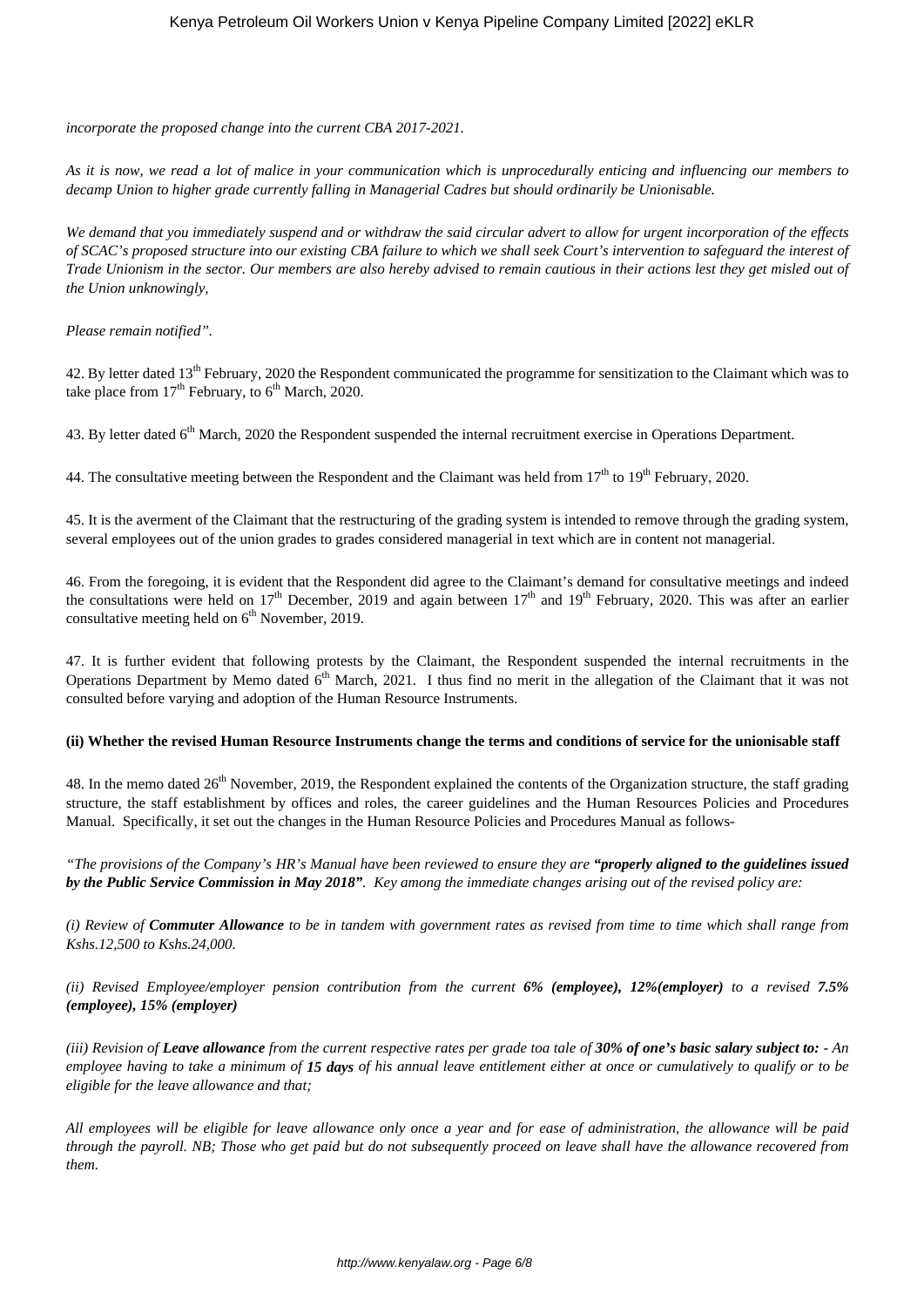*(iv) Shift Allowance for eligible Management Staff cadre has been revised from the current 17% to 25% of basic salary*

*(v) Temporary Terms of employment will going forward apply to cases where the Company employs an employee for not more than three (3) months. in such a case, the Temporary employee will be entitled to earn a taxable basic salary, house allowance, Commuter allowances at the prevailing approved rates. Such employee serving on temporary terms shall be entitled to 1.75 days a month leave within the period of engagement. and shall not be entitled to other benefits, neither shall they be entitled to service gratuity. All other cases of an employment contract beyond three months e.g. One (1) year as has been the case before will be entitled to benefits at approved rates including medical and service gratuity at the end of their respective contracts."* 

49. At the consultative meeting between the Parties held on  $17<sup>th</sup>$  December, 2019, the Parties agreed and signed an addendum to the CBA as follows: -

## *"ADDENDUM TO JULY 1, 2017 – JUNE 30, 2021 CBA*

*Following a meeting held between Kenya Pipeline Company Limited (KPC) and Kenya Petroleum Oil Workers Union (KPOWU) on 17th December, 2019 to be briefed on the revised KPC State Corporation Advisory Committee (SCAC) approved Human Resource Instruments, the parties do hereby agree;*

*1) To amend Clause 6 of the CBA on the ''Level of Representation" to read KPC* Grade 9 to 12

*2) That the new salary structure Appendix 1 covering KPC Grade 9 to 12 shall be as hereunder;*

# *1 st July 2019*

| <b>KPC Old Grade (JG)</b> | New KPC Grade | <b>Minimum Salary</b> | <b>Maximum Salary</b> |
|---------------------------|---------------|-----------------------|-----------------------|
| 10                        |               | 103,699.00            | 200,575.00            |
| 11                        |               | 83,487.00             | 175,082.00            |
| 12                        |               | 57,075.00             | 164,884.00            |
| 13                        |               |                       |                       |
| I4A                       |               | 37,925.00             | 94,094.00             |
| 14B                       |               |                       |                       |

## *1 st July, 2019*

| <b>KPC Old Grade (JG)</b> | New KPC Grade | <b>Minimum Salary</b> | <b>Maximum Salary</b> |
|---------------------------|---------------|-----------------------|-----------------------|
| 10                        |               | 109,921.00            | 212,609.00            |
| 11                        |               | 88,496.00             | 185,587.00            |
| lz2                       |               | 60,500.00             | 174,777.00            |
| 13                        |               |                       |                       |
| I4A                       |               | 40,200.00             | 99,739.00             |
| 14B                       |               |                       |                       |

*3) That this Addendum will be deemed to be part of the Collective Bargaining Agreement (CBA) July, 2017 to June, 2021 previously signed on 13th December, 2018".*

50. From the foregoing it is evident that, other than the terms set out in the addendum to the CBA as set out above, there were no staff removed from the grades held by unionisable staff. It is further evident that the changes in the Human Resource instruments did not affect any of the terms of unionisable staff negatively. The changes set out above on commuter allowance, pension contributions, leave allowance, shift allowance and temporary terms of employment did not negatively affect the unionisable staff. Indeed, the Claimant has not pointed out any change in any of the Human Resource Instruments that negatively impacted on its members, or on the terms of the CBA or on its level of Union membership.